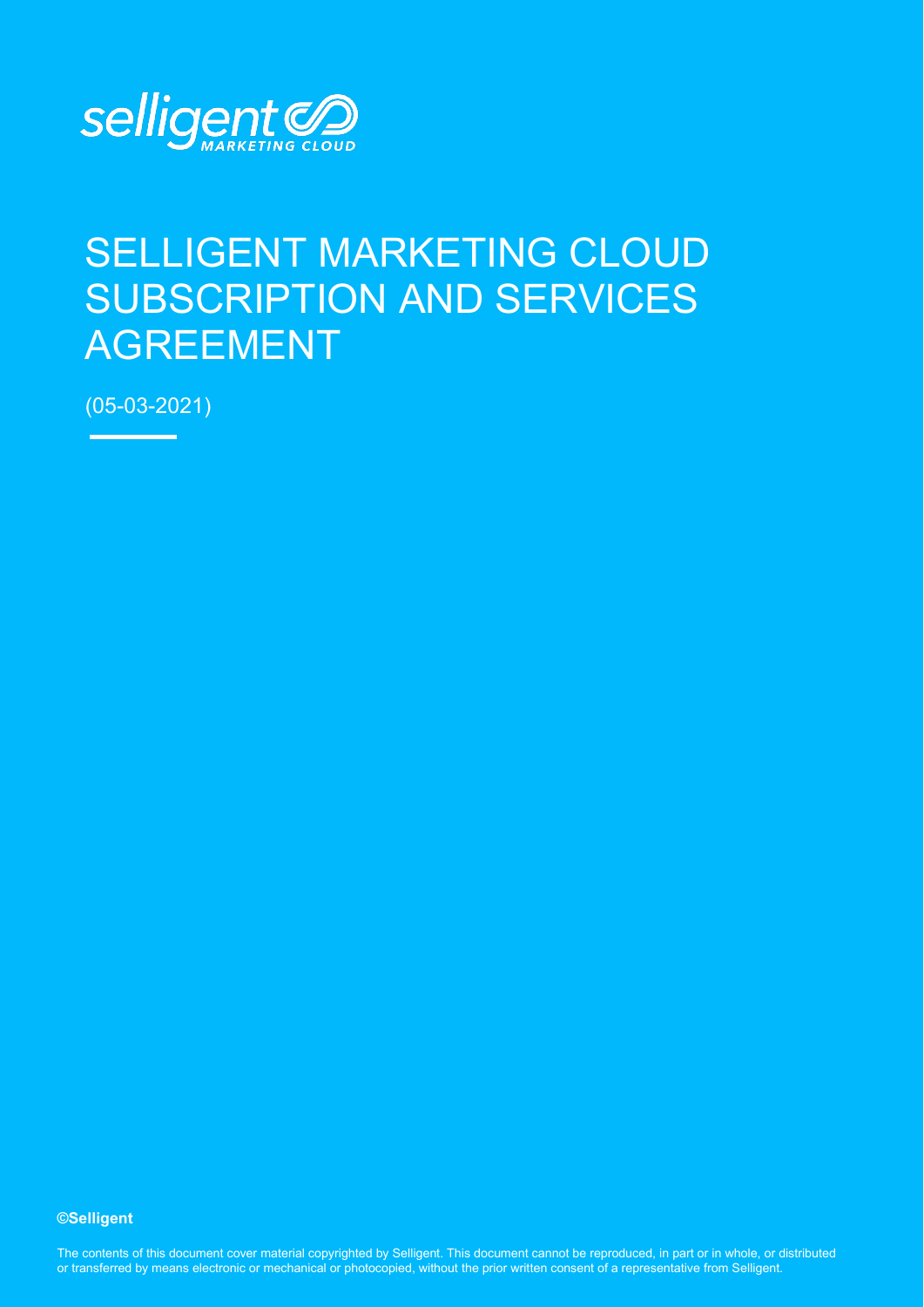

# **SELLIGENT MARKETING CLOUD SUBSCRIPTION AND SERVICES AGREEMENT**

THIS SUBSCRIPTION AND SERVICES AGREEMENT GOVERNS ACQUISITION AND USE OF SELLIGENT'S SERVICES BY THE CLIENT. BY EXECUTING A SALES ORDER AND/OR STATEMENT OF WORK THAT REFERENCES THIS AGREEMENT, THE CLIENT AGREES TO ALL OF THE TERMS AND CONDITIONS OF THIS AGREEMENT. THE INDIVIDUAL ENTERING INTO THIS AGREEMENT ON BEHALF OF A COMPANY OR OTHER LEGAL ENTITY REPRESENTS TO HAVE THE AUTHORITY TO BIND SUCH ENTITY AND ITS AFFILIATES TO THESE TERMS AND CONDITIONS. ANY INDIVIDUAL WHO DOES NOT HAVE SUCH AUTHORITY, OR IF YOU DO NOT AGREE WITH ALL OF THESE TERMS AND CONDITIONS, MUST NOT ACCEPT THIS AGREEMENT. ANY CLIENT WHO DOES NOT AGREE WITH THESE TERMS AND CONDITIONS MAY NOT ACCESS OR USE THE SERVICES.

This Agreement was last updated on **March 5, 2021**, it is effective between the Client and Selligent as of the date of a Sales Order and/or Statement of Work is executed by both parties ("Effective Date").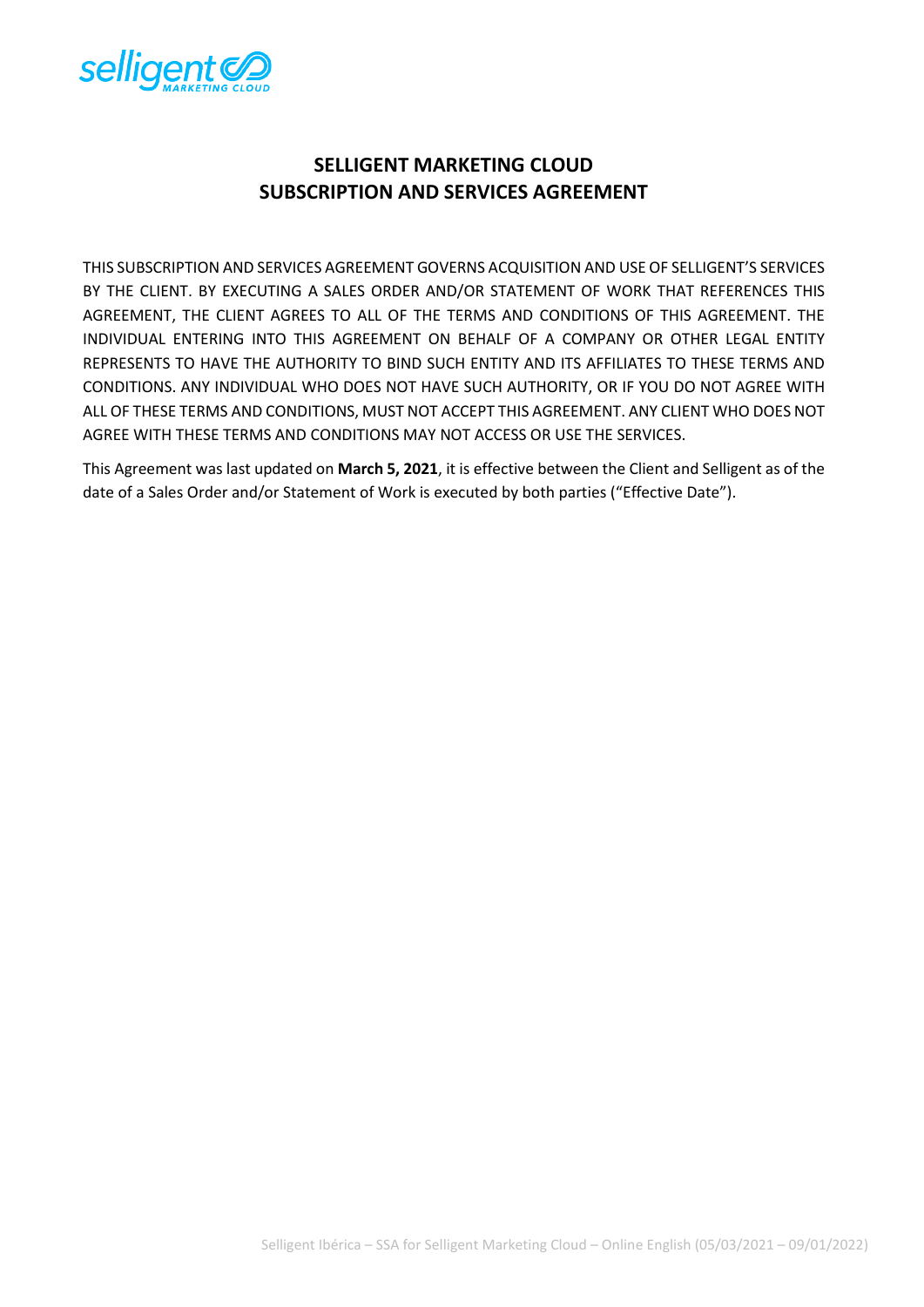#### **Article 1.- Definitions**

 $\mathsf{r}$ 

**"***Agreement***"** means this Subscription and Services Agreement, the Service Order(s) and the other documents as listed below, in prevailing order should there be conflicting provisions:

| 2° Specific Terms, as applicable                         |
|----------------------------------------------------------|
| 3° Data Processing Agreement ("DPA")                     |
| 4° Selligent Support and Service Level Agreement ("SLA") |
| 5° Subscription and Services Agreement ("SSA")           |
|                                                          |

**"***Acceptable Use Policy***" or "***AUP***"** refers to the required actions and practices, as well as those actions and practices that are unacceptable and prohibited, with respect to the Client's use of any product or Service created, developed, sold, licensed, delivered, supplied or performed by Selligent.

**"***Affiliates***"** means any entity that controls, is controlled by, or is under common control with the named entity ("Affiliates"), where "control" is defined as the ownership of at least 51% of the equity or beneficial interests of such entity or the right to vote for or appoint a majority of the board of directors or other governing body of such entity.

**"***Client***"** includes any Affiliates of the signing entity and any and all employees, agents (third party service providers), or subcontractors of Client who access or otherwise use the Services provided under a specific Service Order and/or perform services incidental thereto. Signing entity shall assume any liability arising out of acts or omissions of its Affiliates, employees, agents (third party service providers) or subcontractors under this Agreement. For the avoidance of doubt, only the signing entity and Selligent are party to the Agreement.

**"***Client Data***"** means all data, documentation, content or information submitted by or on behalf of Client for the purpose of performing the Subscription Services, or generated and used by the Subscription Services, including personal data, audio-visual design (such as photographic images, animations, illustrations) or other identifying or branding elements of Client or its customers to enable performance of the Services.

"*Deliverables*" means certain work product, limited to content specific to Client and excluding any retained, common, reusable or generic elements or methodologies, if any, as described in an SOW for Project Services.

**"***Documentation***"** means the information provided by Selligent describing operation and use of the Service(s), by any means of delivery, whether at Client's request or otherwise, along with any other information provided to Selligent's clients generally, and all such items as updated from time to time.

**"***Platform***"** means the technical infrastructure Selligent has in place to provide the Subscription Services for Client.

**"***Project Services***"** means project or data services, of which timing and staff availability are planned with Client. Project Services can be (but are not limited to) auditing the quality of databases, project management, technical integration services, campaign creation services, consultancy services and training services.

**"***Service Order***"** means a Sales Order for Subscription Services, a Project Services order ("Statement of Work") or other form, specifying, amongst others, the scope of Services ordered, its subscription term and the applicable fees. All such forms are executed under this Subscription and Services Agreement and deemed incorporated herein.

**"***Services***"** means the Subscription Services, Project Services and Support Services that Client orders under this Agreement.

**"***Subscription Services***"** means access to software module(s) made available by Selligent to Client (e.g. Selligent Marketing Cloud Base, channels or options) in a Software as a Service mode within the limits set out in the Sales Order.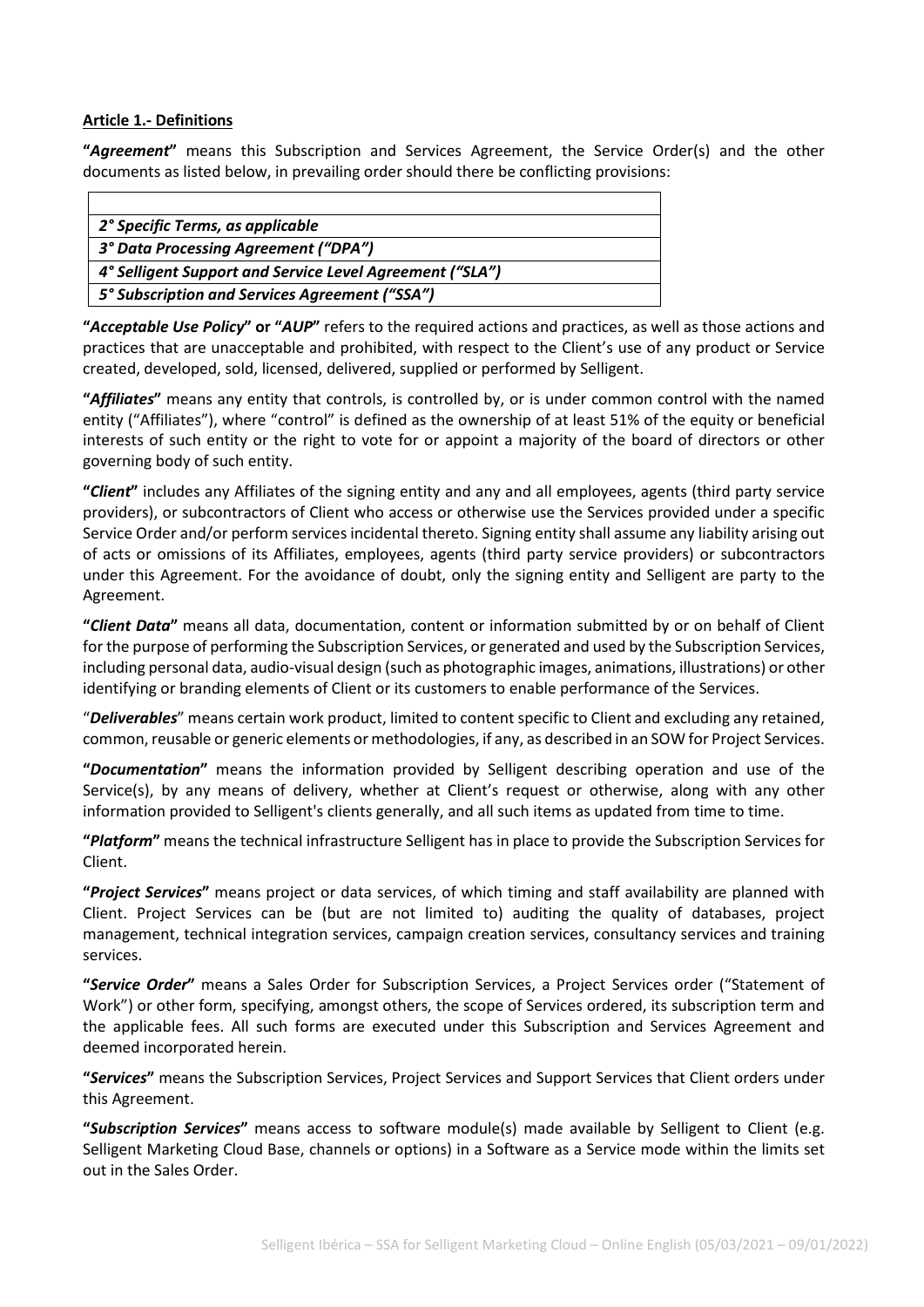**"***Subscription Term***"** means the term specified in the applicable Sales Order during which Client can use the Subscription Services.

**"***Support Services***"** means helpdesk and technical support services which are by nature consumed on an adhoc basis and cannot be planned. Selligent provides permanent availability for those services governed by the conditions in the SLA.

**"***Usage Rights***"** means those rights to use the Subscription Services within the limits set out in the Sales Order.

**"***User***"** means any individual expressly authorized by Client to use the Services and to whom Client has supplied a user identification and password, such as employees, agents (third-party service providers) or subcontractors.

#### **Article 2.- Object**

- 2.1. Subject to the terms of this Agreement, Selligent grants Client, within the limits set out in the Sales Order, the non-transferable, non-exclusive, non-sublicenseable right to use the Subscription Services ordered under such Sales Order.
- 2.2. Selligent will also provide Client with Project Services, Success Services and Support Services as indicated in a Sales Order or Statement of Work.
- 2.3. Client does not have any right, claim or interest whatsoever relating to the Services other than those granted under this Agreement.
- 2.4. Selligent is authorised to engage and exchange subcontractors for the performance of its contractual obligations under this Agreement in compliance with the applicable provisions in the DPA. Selligent is responsible for any acts or omissions of such subcontractors under this Agreement as if such acts or omissions were performed by Selligent directly.
- 2.5. Ordering of one or more Subscription Services is not contingent on the delivery of any future functionality or features, nor on any oral or written private or public comments made by Selligent in relation to such future functionality or features.
- 2.6. Selligent and its technical partners are authorized to examine the Platform and the Services at any time without prior consent in the context of maintenance operations, installation of patches and Client support.
- 2.7. Selligent may analyse the Subscription Services to gather information in relation to Client's use of the Subscription Services to improve its products and services, without accessing Client Data.

#### **Article 3.- Selligent's Obligations – Reservation of Rights**

- 3.1. Selligent shall provide the Service(s) in a workmanlike manner consistent with general industry standards reasonably applicable to the provision thereof. Subject to maintenance and downtime contemplated in the SLA, if Client notifies Selligent in writing, within thirty (30) calendar days of receipt thereof, of the failure of any unaltered version of any Deliverables specified in an applicable Statement of Work or any Subscription Services ordered in a Sales Order, to perform as described in any Documentation or set forth in an applicable Statement of Work ("Error(s)"), Client's sole remedy and Selligent's sole liability with respect to the noted Errors in the unaltered versions of such Deliverables or Subscription Services, shall be to attempt to correct those Errors. Should any Errors contained within any of the Deliverables or with respect to any Subscription Services result from a denial of services attack, or from Client's, or any third party's actions, alterations, modifications or adjustments to the same, Selligent may, in its sole discretion, attempt to correct those Errors, on a time and materials basis at its then-current rates.
- 3.2. Client acknowledges that timeframes specified in any Service Order are only estimates and that actual performance times will be dependent upon Client's timely provision of accurate and properly formatted data, feedback and access to key personnel reasonably requested by Selligent from time-to-time. Selligent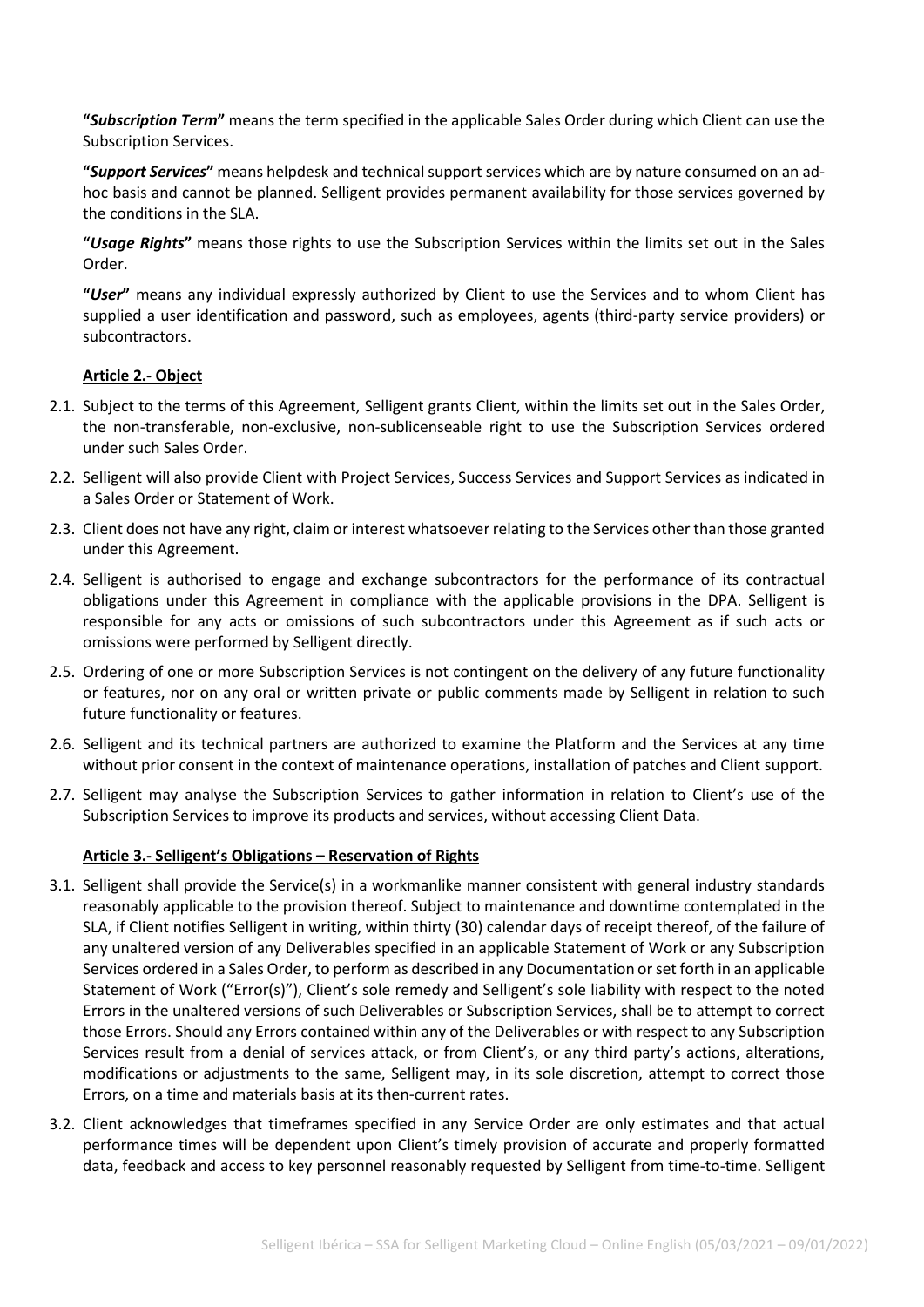shall not be account able for any performance delays caused by Client's failure to timely provide such data, access or feedback required for its performance. In such an event, estimated timetables shall be extended accordingly, and fees may be increased as a result of such delays.

### **Article 4.- Client's Obligations**

- 4.1. Client shall use the Services for internal business purposes only. Client is solely responsible for the use of the Platform and the Services under Client's user accounts and acknowledges having been sufficiently informed about the Services specificities. Client (i) shall implement the necessary measures to prevent unauthorized access to, or use of, the Services, and will promptly notify Selligent of any such unauthorized access or use of which Client becomes aware; (ii) has sole responsibility for the accuracy, quality, integrity, legality, reliability and appropriateness, and, in general, the content of Client Data stored in the Platform and used by the Services; and (iii) shall comply with all applicable laws and Selligent's reasonable instructions and recommendations with respect to the Services.
- 4.2. Client is responsible forthe provision and use of the appropriate equipment, including computers, computer operating system and web browser, needed to connect to and use the Services. Client shall ensure that this equipment complies with the specifications set forth in the Documentation.
- 4.3. Client will ensure that any User using the Services (i) has followed the on-line training made available by Selligent and is properly certified, or has been properly trained by Selligent certified trainers, the latter training being billable; and (ii) uses the Services in accordance with the acceptable use of the Services as set forth in Article 8 below. In particular, this implies that the quality of the databases used for sending e-mails complies with the acceptable use of the Services. Should the quality appear to be below such acceptable use after the database audit performed as part of the set-up services and fees, Selligent will make the necessary recommendations in collaboration with Client. Implementation of the recommendations will be charged at the agreed rates for Project Services subject to Client's prior approval.

#### **Article 5.- Evolution of the Services**

Selligent reserves the right to update, upgrade or discontinue features of the Services. No functionality of the Services will be materially decreased from that available as of the ordering of such Services. In case of a major upgrade, Client shall be provided with a prior reasonable notification via the Platform.

#### **Article 6.- Data Ownership and Protection**

- 6.1. Subject to the terms of the DPA and Selligent's Privacy Policy available at: [https://www.selligent.com/privacy-policy,](https://www.selligent.com/privacy-policy) Client agrees that Selligent may process Client Data.
- 6.2. Client Data remain Client's exclusive property. Client hereby grants to Selligent a non-exclusive, nontransferable license to use, perform and display identifying or branding elements of Client during the Subscription Term solely to allow Selligent and/or its Affiliates to perform its obligations as stated herein.
- 6.3. Selligent's back-up procedure is described in the SLA. However, Client acknowledges that the Services are not meant to replace Client's need for making copies of its primary Client data source. Client is responsible for maintaining copies of its primary Client data.
- 6.4. Client Data may be retrieved by Client from the Platform at any time during the term of this Agreement. Upon specific request in writing by Client made at the latest by the effective date of termination or expiration of this Agreement, Selligent shall return Client Data to Client through FTPS or SFTP within fifteen (15) calendar days of such request. All complaints relating to the return of the data must be notified to Selligent in writing within ten (10) calendar days of the return, failing which all rights whatsoever will be null and void. The Client Data will be returned in a format that can be run on standard database systems. Client will be invoiced for the costs related to such return at the agreed rates for Project Services subject to a cap of €1,000. After termination of the Agreement, Selligent shall have no obligation to maintain or provide Client Data and shall, in any case, delete all Client Data in its systems or otherwise in its possession or control. **Article 7.- Intellectual Property**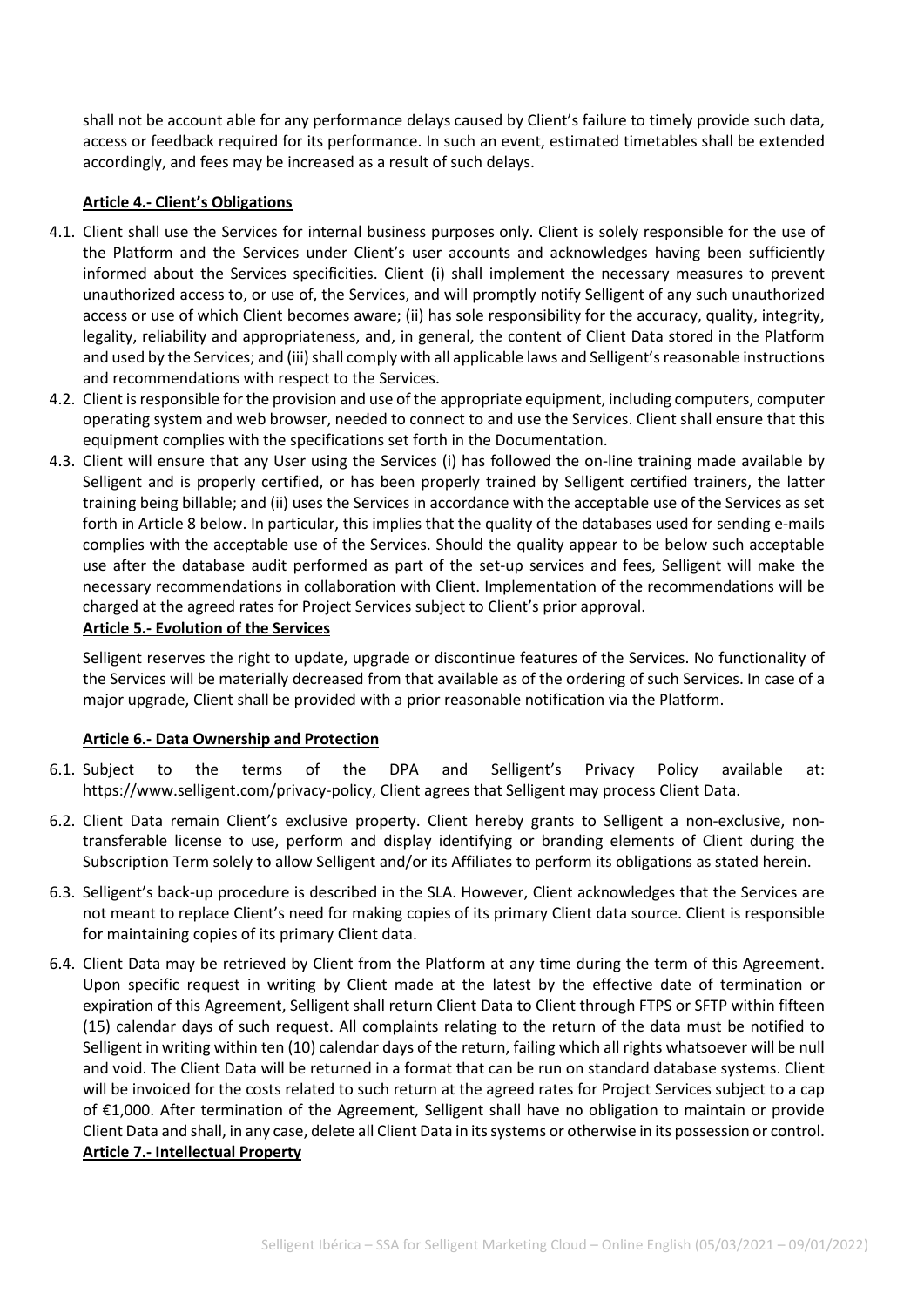- 7.1. Client acknowledges that in providing the Services, Selligent uses original and any copies (by whomever produced), updates or extensions of: (a) Selligent and/or its Affiliates' company name(s), copyright(s), trademark(s), logo(s), domain name(s), the product and service name(s) associated with the Services and other trademarks and service marks, (b) certain audio and visual information and (c) other technology, software, hardware, products, processes, algorithms, user interfaces, know-how and other trade secrets, techniques, designs, inventions and other tangible and intangible technical material or information (collectively "Selligent Technology"), and that the Selligent Technology is covered by intellectual property rights owned or licensed by Selligent and/or its Affiliates (collectively "Selligent IP Rights"). Certain components of the Selligent Technology may be provided by third-party providers, and are subject to Specific Terms as may be indicated in the applicable Sales Order. Such third-party components are the intellectual property of the specific providers, and as such, no right, title or interests, other than the right to utilize the Services as described herein, shall vest in the Client. Selligent IP Rights, and its suppliers, include all copies, updates or additions, including any new functions, that may be developed for Client. The intellectual property rights on any improvement, design contributions or derivative works conceived or created by either party in or to the Services will also be exclusively owned by Selligent or its suppliers. Other than as expressly set forth in this Agreement, no right, title, license or any other rights in or to the Selligent Technology or Selligent IP Rights are granted to Client.
- 7.2. Documents, software or hardware made available to Selligent by Client shall be and remain the sole and exclusive property of Client or its suppliers.
- 7.3. Selligent represents to Client that it has the right to enter into this Agreement and grant the Usage Rights provided herein.
- 7.4. Selligent shall defend Client against any claim brought against Client by a third party alleging that the use of the Services as contemplated hereunder constitutes a direct infringement or misappropriation of a patent claim, copyright or trademark or trade secret of such third party, and Selligent will pay damages finally awarded against Client (or the amount of any settlement Selligent enters into) with respect to such claims, provided Client (a) promptly gives written notice of such claim to Selligent (but only to the extent that delay in giving notice materially impairs Selligent's ability to defend the claim); and (b) gives Selligent primary control of the defense and settlement of the claim. This obligation of Selligent shall not apply if the alleged infringement or misappropriation results from a use of the Services in violation of this Agreement by the Client or its Users.
- 7.5. Selligent shall have primary control of the defense of the claim and may agree on any settlement provided Selligent will not enter into or agree to any settlement that imposes any obligation on Client without Client's prior written consent. Selligent will not admit liability on behalf of Client. In case Client rejects the defense by Selligent or the control of such defense by Selligent, Selligent shall be released of any obligation under this Article 7. Client shall provide Selligent with full assistance in such defense and can participate to the defense at its own expense and with its own counsel. Selligent shall keep Client advised of the status of the claim and will consider in good faith recommendations made by Client with respect to the claim.
- 7.6. Selligent reserves the right to cease such defense of any claim in the event the Services are no longer alleged to infringe or misappropriate, or are held not to infringe or misappropriate, the third party's rights.
- 7.7. In the event a claim under this Article is made, or is, in Selligent's reasonable opinion, likely to be made, Selligent may, at its sole discretion and expense: (i) procure for Client the right to continue using the Services under the terms of this Agreement; or (ii) replace or modify the Services to be non-infringing without material decrease in functionality. If the foregoing options are not reasonably available, Selligent may terminate the infringing Services and refund all prepaid fees to Client, without any additional compensation or damages.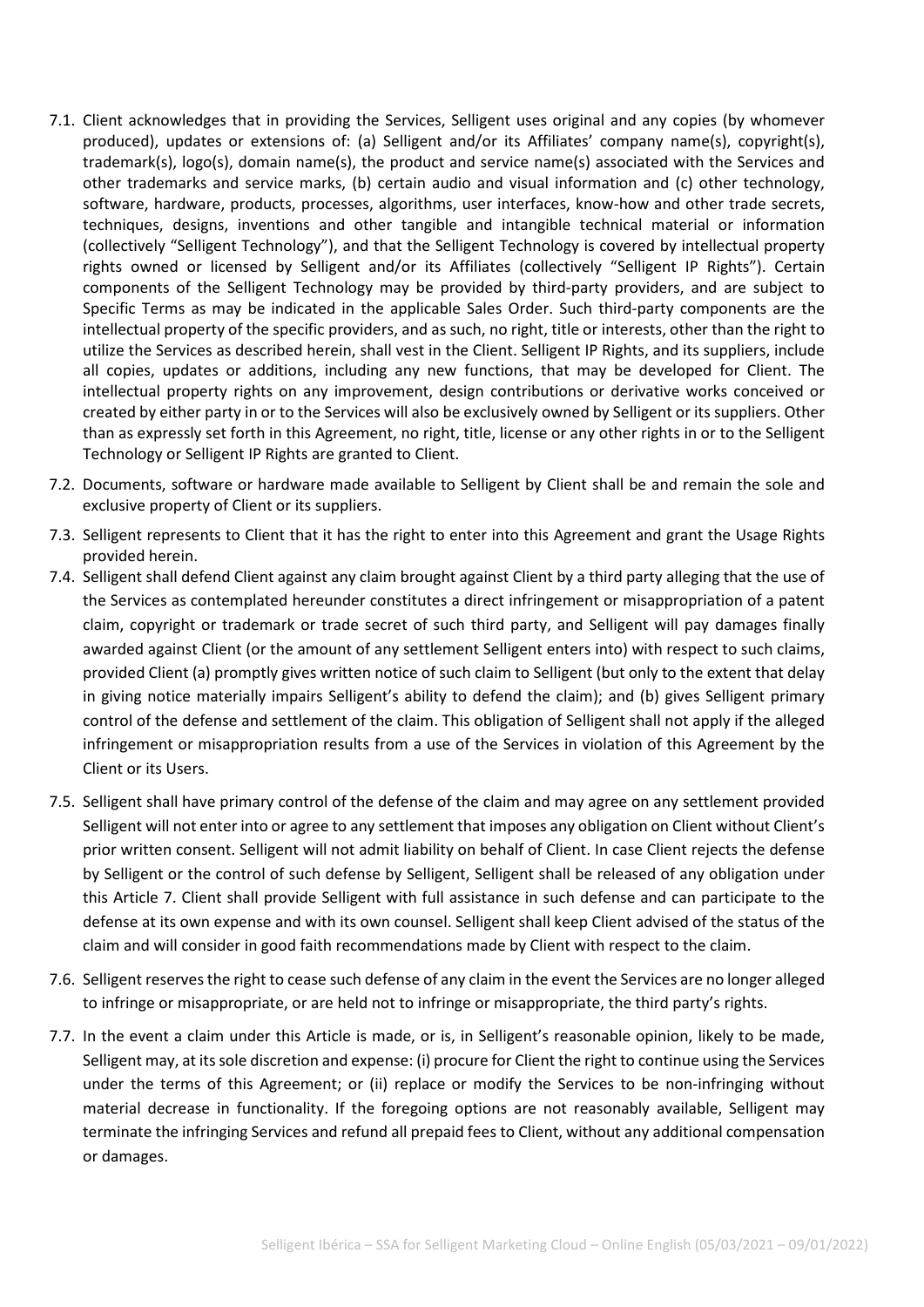Selligent's obligations under this Article 7 shall be Client's sole remedy for any above claim and action.

### **Article 8.- Acceptable use of the Services - Restrictions**

- 8.1. Selligent grants Client a limited, non-exclusive, non-transferable, non-sublicenseable, right to access and use the Service(s) in accordance with all the terms and conditions of this Agreement. Client must comply with the Acceptable Use Policy ("AUP") of Selligent, as may be updated from time-to-time by Selligent, on notice to the Client, currently available at :<https://www.selligent.com/acceptable-use-policy> Client further agrees to:
	- (i) Use the Services and the Platform in accordance with the Documentation, best practices and generally accepted code of conduct.
	- (ii) Not to license, sublicense, sell, resell, rent, lease, transfer, assign, distribute, time-share or otherwise commercially exploit or make the Services available to any third party, other than as contemplated by this Agreement;
	- (iii) Not to modify, copy or create derivative works based on the Services or Selligent Technology;
	- (iv) Not to dissemble, reverse engineer, translate or decompile the Services or Selligent Technology (unless, and only to the extent, with respect to the Selligent Technology, this restriction is prohibited by applicable law) or purposefully access it with the intent to (A) build a competitive product or service, (B) build a product or service using substantially similar features, functions or graphics of the Services, or (C) copy any features, functions or graphics of the Services. Client may not access the Services if Client is a direct competitor of Selligent, except with Selligent's prior written consent. Client may not access the Services for purposes of monitoring its performance or functionality, or for any other benchmarking or competitive purpose.
- 8.2. Selligent, at its own discretion or at the direction of any then-applicable third party service provider may suspend access to the IP address(es), and as the case may be the Services, because of a violation of Article 8.1 or an actual or reasonably apparent imminent attack or unauthorized access, until such violation, attack or unauthorized access is remedied. Selligent will use commercially reasonably efforts to provide Client with advance notice of such suspension. Any action requested by Selligent due to a misuse of the Services or the Platform shall be invoiced to Client at the agreed rates for Project Services.
- 8.3. In the event of any temporary blocking as described in this Article 8, Client shall not be entitled to any refund, except where such suspension is demonstrably abusive or not grounded on legitimate elements.
- 8.4. Third-Party Providers Any exchange of data or other interaction between Client and a third party provider (other than any subcontractor or agent performing any obligation of Selligent under this Agreement), and any purchase by Client of any product or service offered by any third party provider, is solely between Client and such third party provider.
- 8.5. Subject to this Agreement, Client shall defend, indemnify and hold Selligent harmless against any loss or damage (including reasonable attorneys' fees) incurred in connection with claims made against Selligent by a third party in relation to Client Data or alleging that Client's illegal or unauthorized use of the Services infringes the rights of, or has otherwise harmed, a third party, provided Selligent (a) promptly gives written notice of the claim to Client (but only to the extent that delay in giving notice materially impairs Client's ability to defend the claims); and (b) gives Client primary control of the defense and settlement of the claim.
- 8.6. Client shall have primary control the defense of the claim and may agree on any settlement, provided Client will not enter into or agree to any settlement that imposes any obligation on Selligent without Selligent's prior written consent. Client will not admit liability on behalf of Selligent. In case Selligent rejects the defense by Client or the control of such defense by Client, Client shall be released of any indemnification obligation under this paragraph. Selligent shall provide Client with full assistance in such defense and is allowed to participate to the defense at its own expense and with its own counsel. Client shall keep Selligent informed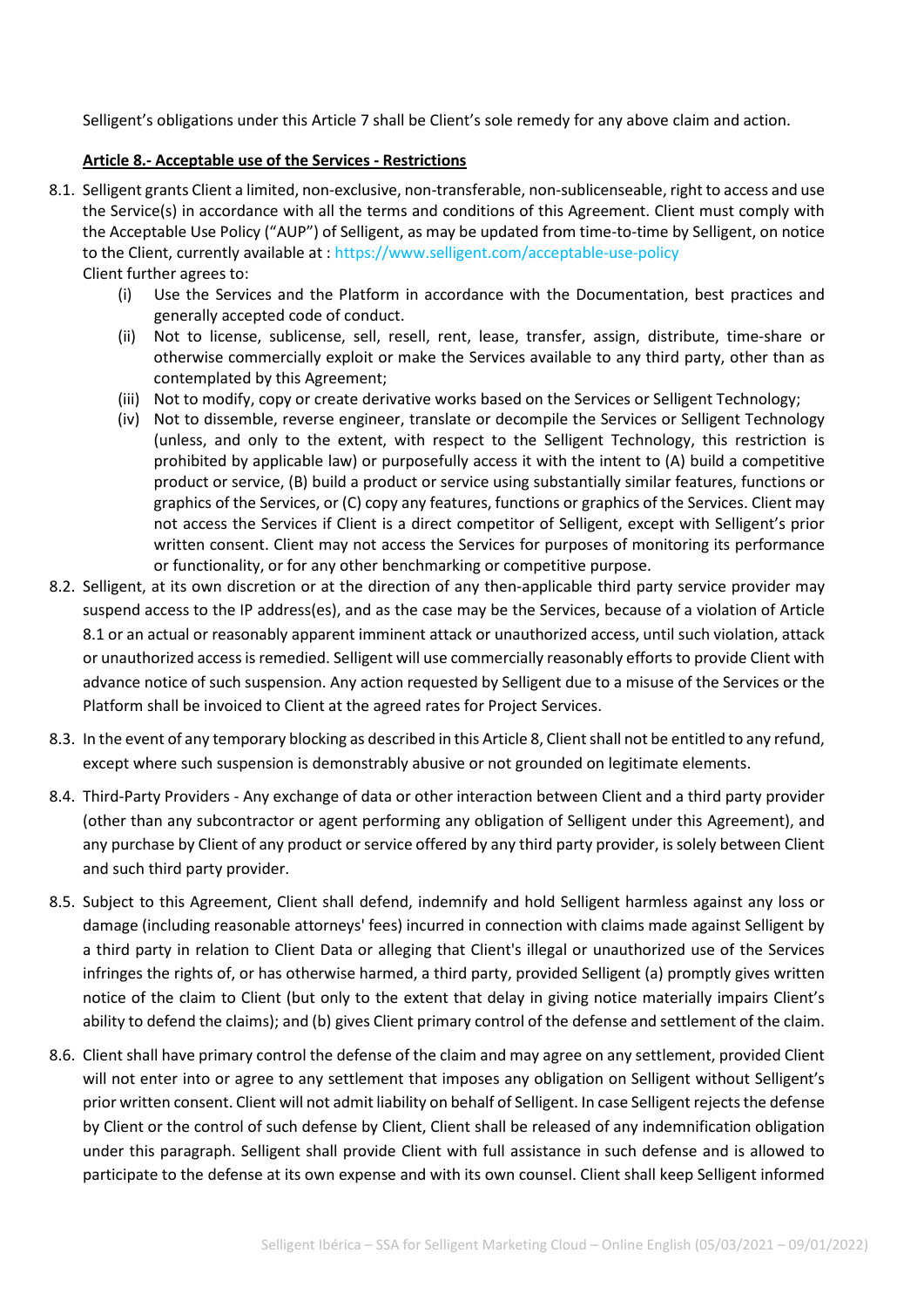of the status of the claim and will consider in good faith recommendations made by Selligent with respect to the claim.

#### **Article 9.- Limitation of liability**

- 9.1. Except for what is specifically provided for below, the parties' liability is governed by the liability rules under the governing law.
- 9.2. Each parties' liability shall, in any case be, limited to the twelve (12) months value of the Subscription Services fee (see the Sales Order), whether in contract or in tort.
- 9.3. No party shall be liable for consequential damage or loss, such as loss of revenues or profits, of commercial opportunities, of data or of use of data, damage to the brand or know-how, third party claims, whether in tort on in contract, whether or not it knew of the possibility of such loss.
- 9.4. With regard to Project Services and Support Services, Selligent undertakes to comply with generally accepted professional standards and Selligent's liability is limited to those operations by Selligent necessary to rectify a Service that does not meet generally accepted professional standards. However, if it becomes apparent that Selligent personnel must attend when the operating incident is not attributable to Selligent, this Service will be invoiced.
- 9.5. Nothing in this Agreement excludes the liability of either party (a) for death or personal injury caused by its negligence or (b) for fraud or fraudulent misrepresentation. **Article 10.- Confidentiality**
- 10.1. "Confidential Information" refers to any information of a party ("Disclosing Party") disclosed by or on behalf of the Disclosing Party to the other party ("Receiving Party"), whether orally or in writing, that is designated as confidential or that reasonably should be understood to be confidential given the nature of the information and the circumstances of the disclosure (including pricing and other terms reflected in all Service Order(s)), the Service(s), the Selligent Technology, business and marketing plans, trade secrets, technology and technical information, product designs, methods, processes, code, data, inventions, apparatus, statistics, programs, research, development, information technology, network designs, passwords, sign-on codes, usage data, the Documentation and the terms of this Agreement. Confidential Information shall not include any information that: (a) is or becomes generally known to the public without breach of any obligation owed to the Disclosing Party; (b) was known to the Receiving Party prior to its disclosure by the Disclosing Party without breach by any third party of any obligation owed to the Disclosing Party; (c) was independently developed by the Receiving Party without breach of any obligation owed to the Disclosing Party; or (d) is received from a third party without being subject to any confidentiality obligation.
- 10.2. Each party agrees that it will not use in any way for its own account or the account of any third party, any Confidential Information, except that each party may use the Confidential Information to perform its obligations or exercise its rights under this Agreement, and each party will take reasonable care and precaution to protect the confidentiality of such information. Reasonable care and precaution mean such care and precaution the Receiving Party takes to protect its own similar Confidential Information, but which shall not be less than reasonable standard of care.
- 10.3. Such non-disclosure obligations shall not apply to information that (a) was already rightfully known to the Receiving Party prior to disclosure by the Disclosing Party hereunder; (b) became part of the public domain after its disclosure or was part of the state of the art at the time of disclosure, provided, in both cases, that this was not the result of a violation of a confidentiality obligation with respect to the party that transmitted the Confidential Information; (c) has been rightfully received from a third party not under obligation of confidentiality; (d) has been approved for release by written authorization; or (e) was independently developed by a party without the use of the Confidential Information.
- 10.4. Each party agrees that Confidential Information remains, in any event, the property of the Disclosing Party.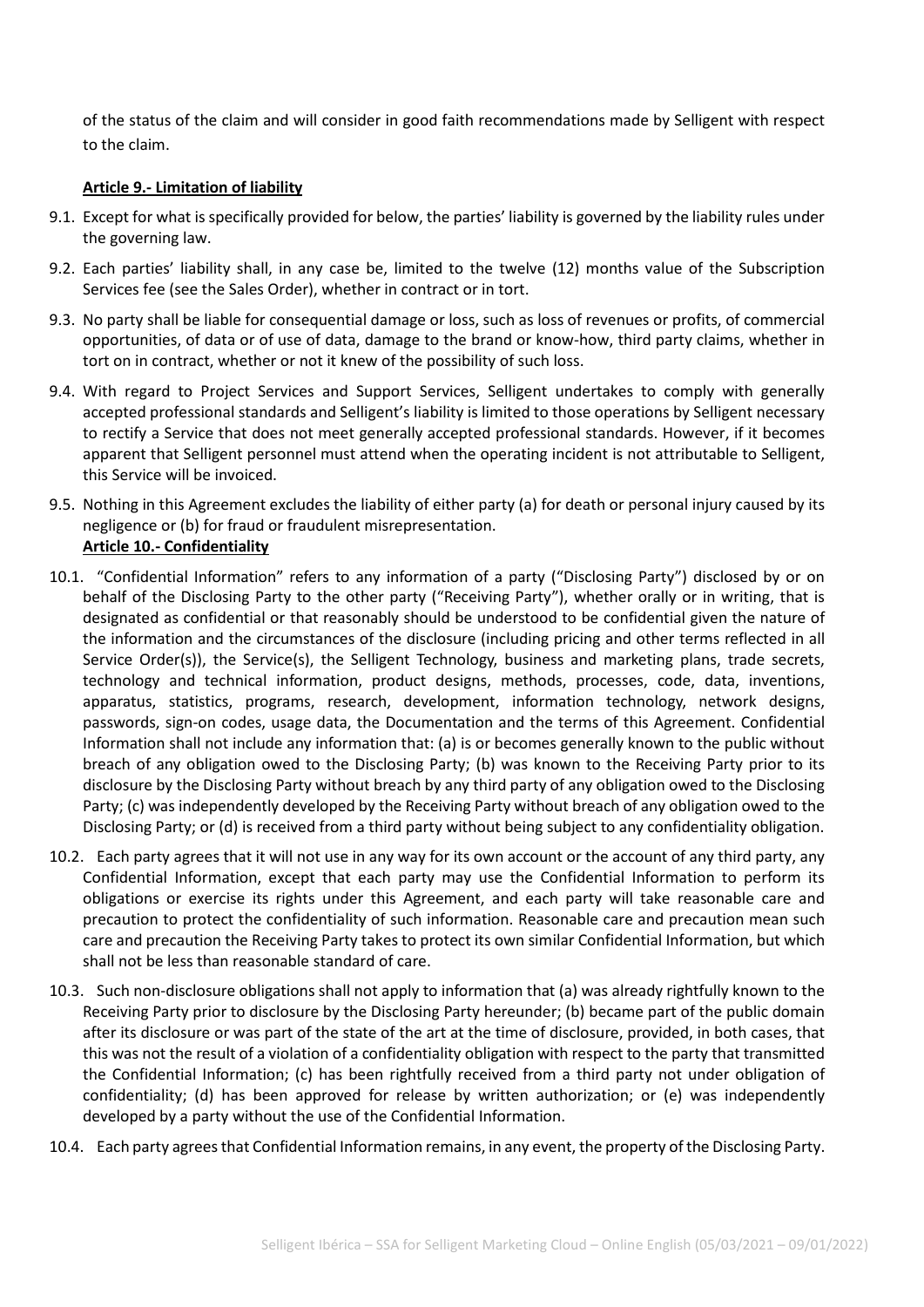- 10.5. Disclosure of Confidential Information is only permitted to the legal representatives, agents, suppliers, service providers or subcontractors of the parties within the limit of what they need to know to perform the tasks incumbent upon them.
- 10.6. The parties undertake to inform the persons to whom the information is transmitted of its confidential nature. They also agree to have their suppliers, service providers or subcontractors sign a confidentiality undertaking in terms similar to the one they have subscribed to hereby, it being understood that the parties are guarantors of compliance by the persons referred to in this paragraph of this confidentiality obligation.
- 10.7. If the Receiving Party is compelled by law or judicial or regulatory order to disclose Confidential Information of the Disclosing Party, it shall (a) provide the Disclosing Party with reasonable prior written notice of such compelled disclosure (to the extent legally permitted); (b) provide the Disclosing Party with reasonable assistance and cooperation, at Disclosing Party's cost, if the Disclosing Party wishes to contest or limit the disclosure; and (c) only disclose that Confidential Information necessary to comply with such order in consultation of counsel at Disclosing Party's reasonable cost.
- 10.8. Upon the written request of Disclosing Party at any time throughout the Subscription Term or upon expiration or termination of this Agreement, Receiving Party shall at its option, and if legally permissible, return or destroy (and certify such destruction in a signed writing) all Confidential Information of Disclosing Party, including all copies thereof, whether in physical or electronic form; provided, however, that Selligent and its Affiliates may retain an archival set of its working papers and a copy of Client's Confidential Information for ensuring compliance with applicable laws, regulations and professional standards regarding documentation of work performed under this Agreement. To the extent that it is impracticable to return or destroy any Confidential Information, and with respect to any information retained for archival purposes, Receiving Party shall continue to maintain the confidentiality of such information in accordance with this Agreement for as long as such information is retained.
- 10.9. This Confidentiality obligation shall survive the termination of this Agreement for a period of three (3) years.

# **Article 11.- Term**

This Agreement shall come into effect on the Effective Date and will remain in force so long as there is at least one active Service Order in place, unless earlier terminated in accordance with Article 12 below. Except otherwise stated in an applicable Sales Order, each Subscription Service is sold for a minimum Subscription Term of twelve (12) months as of such Subscription Service Start Date (i.e. password and log-in delivered to Client). Each Sales Order will renew in accordance with the renewal conditions set forth in such Sales Order. Renewals will automatically pertain to all Subscription Services of the Sales Order.

#### **Article 12.- Termination**

- 12.1. This Agreement may be terminated immediately without any court intervention nor notice period by one party, in the event the other party breaches its contractual obligations, after notice to perform has been given by registered letter with notice of receipt and remained without effect thirty (30) calendar days after its receipt. Moreover, should Client remain in breach of its payment obligation notwithstanding two (2) written reminders to pay within seven (7) calendar days each, Selligent has the right to deactivate Client's passwords and log-ins and/or to block access to the Services, whereby the contractually agreed fees will remain due for the period during which access was blocked and/or passwords and log-ins deactivated and Client will be solely responsible for all consequences that result from the blocking and the deactivation, without possibility of recourse against Selligent.
- 12.2. Each party is also entitled to terminate this Agreement if the other party becomes the subject of a petition in bankruptcy or any other proceeding relating to insolvency, receivership or liquidation.
- 12.3. Selligent is entitled to terminate this Agreement immediately without any court intervention nor notice period (i) for any material violation by Client that risks the safety, security or reputation of any network,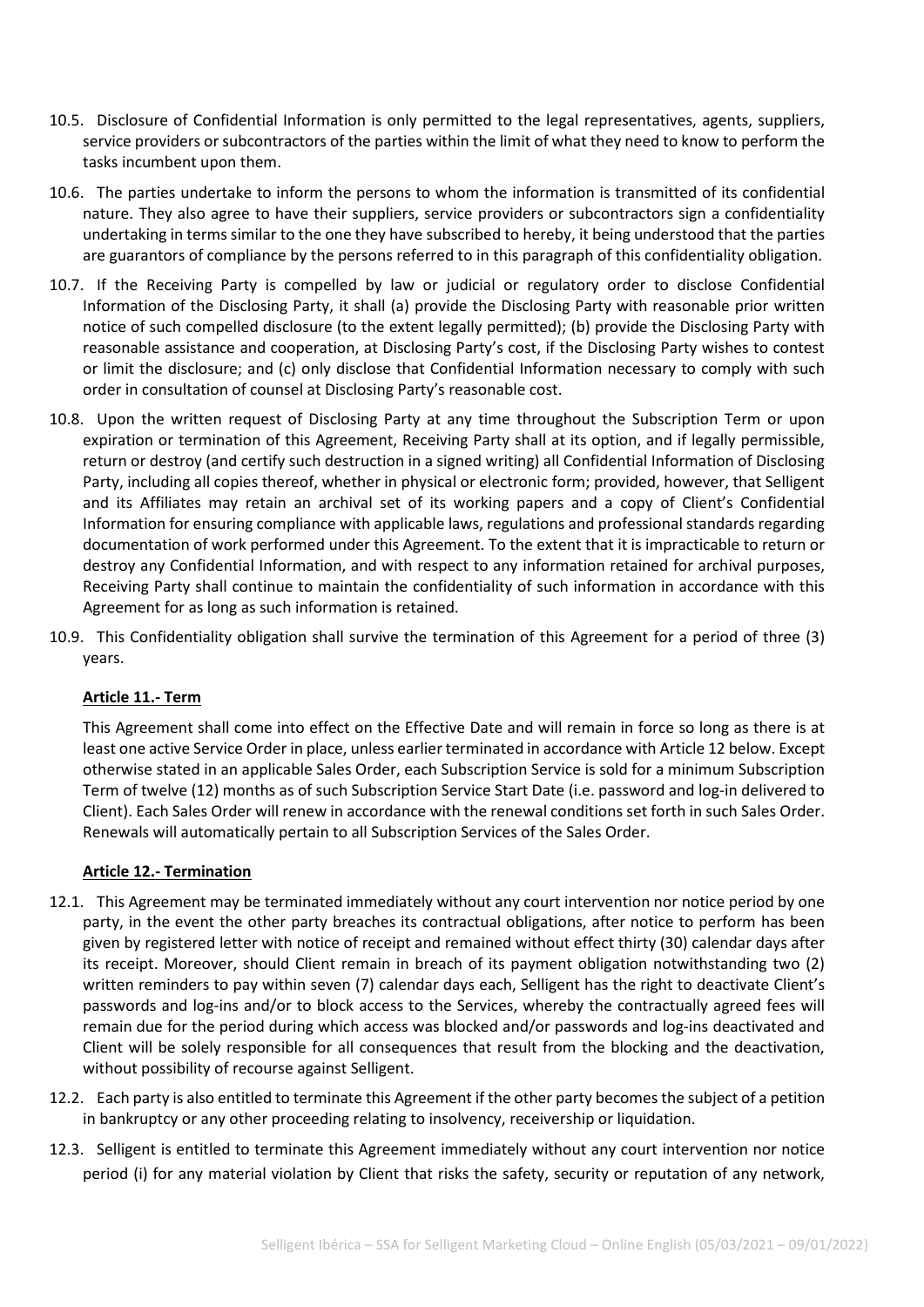person or entity, or for violation of Selligent applicable use of the Services as set forth in Article 8 or (ii) in the event Client becomes a competitor, directly or indirectly as a result of its direct or indirect shareholders.

- 12.4. In the event of the premature termination of the Agreement due to Selligent breaching its obligations, Selligent will reimburse Client the portion of any fees that have been paid in advance by Client and cover the period during which the Services have not been provided.
- 12.5. In the event of the premature termination of the Agreement due to Client breaching its obligations, Client must pay (i) all of the Subscription Services fees provided for in this Agreement and (ii) the Project Services and Support Services provided up to the termination date.
- 12.6. Notwithstanding any termination of this Agreement, the provisions of this Agreement that by their nature should survive the termination, shall survive the termination of this Agreement.

# **Article 13.- Fees & Payment**

**13.1.** Fees. Client shall pay all fees specified in all executed Services Order hereunder. All fees are quoted in EURO, excluding VAT or any other relevant taxes. Except as otherwise provided in this Agreement, fees are non-refundable.

**13.2.** Invoicing & Payment. Fees for the Services will be invoiced in accordance with the terms in the relevant Service Order. Invoices are payable within thirty (30) calendar days from the date of invoicing. In the event of late payment, Law 15/2010 of July 5, of amendment of Law 3/2004, of December 29, which establishes measures to combat late payment in commercial operations, will be applied. it will be applicable. The Client is aware that this means, among other things, that under the current bill, once the payment period (agreed), Selligent will automatically be entitled (without notice of inactivity required): (i) receive interest of delay due to late payment equal to the ECB's basic interest rate + 8%, rounded up to half a percentage point; and (ii) a minimum fixed amount of € 100, as compensation for administrative and other expenses. Likewise, Selligent shall be entitled to receive reasonable compensation from the Client for any recovery expenses incurred that exceed the fixed amount of € 100 due to the delay in the payment of the Client.

**13.3.** Indexation. All fees applicable pursuant to this Agreement are adjusted each year on the anniversary date of the Subscription Term Start Date, as defined in the relevant Sales Order, depending on the variations in the Spanish consumer price index (hereafter the "**Index**"), using the formula:

# P1 = (P0 X S1)/S0 where:

- $P1$  = New Fee for the year N
- P0 = Current Fee
	- S1 = Index from the month before the month of the anniversary date of the Subscription Term Start Date for the year N
	- S0 = Index from the month before the month of the anniversary date of the Subscription Term Start Date for the year N-1

# Example:

Subscription Term Start Date: 15 March 2019 – Monthly Subscription Fee of €5,000 The first indexation shall take place on 15 Mars 2020 as follows:

 $PO = £5,000$ 

- S1 = [102] (index of February 2020, published beginning of March 2020)
- S0 = [101] (index de February 2019, published beginning of Mars 2019)
- $P1 = (5,000*102)/101 = \text{\textsterling}5,049.50$

# **Article 14.- Commercial reference**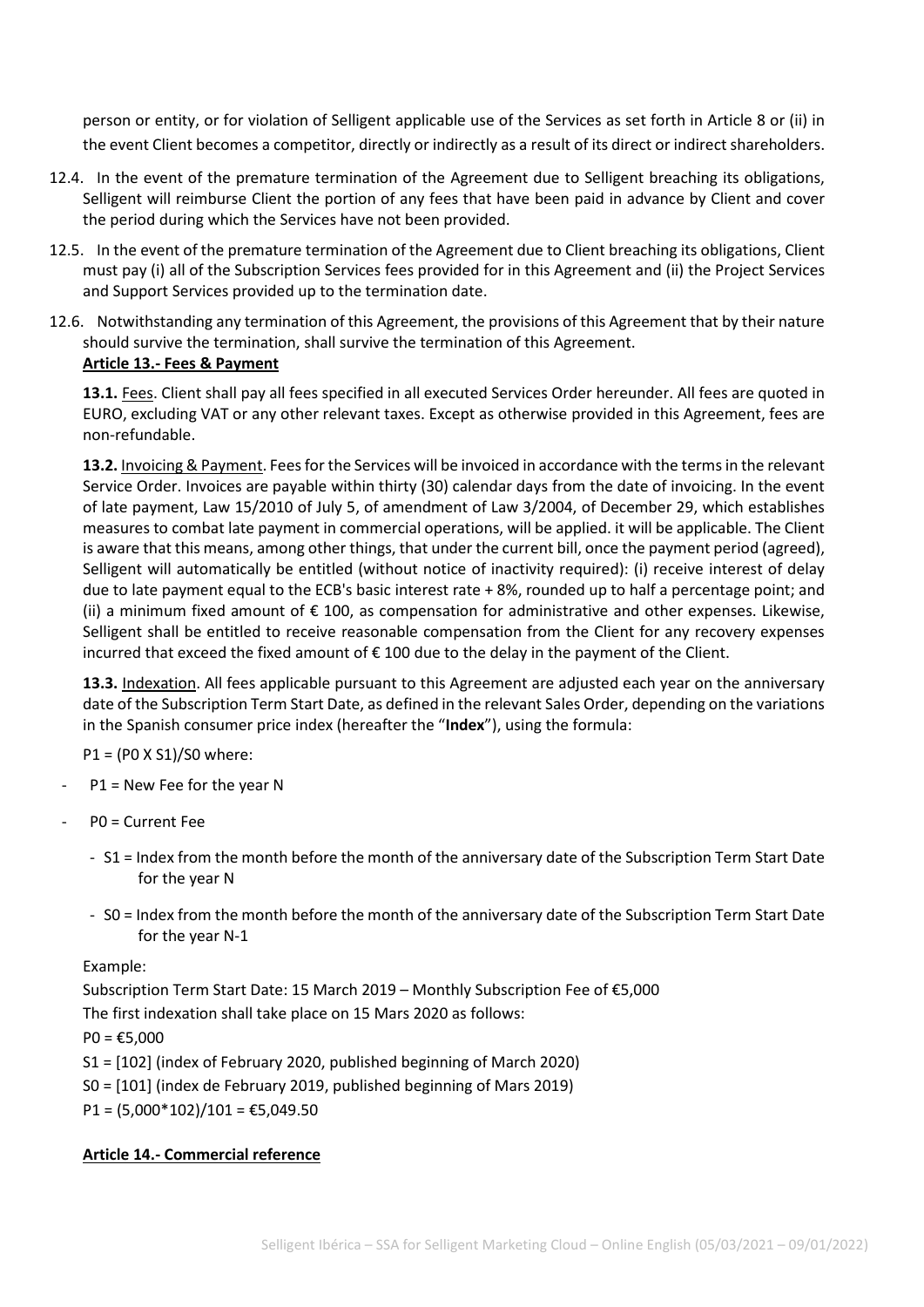Client authorizes Selligent to use the following information as a commercial reference in publications, events and actions to promote Selligent's products and services: Client's name and information that is publicly known about Client (including Client's logo). Client can revoke this authorisation at any time in writing without any justification.

#### **Article 15.- General Provisions**

**15.1. Entire Agreement – Severability -** The Agreement is the entire agreement between the parties relating to subject matter hereof, and supersedes all prior or simultaneous agreements, negotiations or statements.

Any commercial offer issued by Selligent under this Agreement shall be valid for a maximum period of three (3) months.

The interconnected environment of cloud computing is subject to rapid and substantial change of operational, legal and data security requirements or parameters. As a result, this Agreement may need to be amended from time to time. Any such change will be notified to Client by email and shall be applicable immediately. Substantial change of such parameters includes any substantial change of the digital technology industry and enactment of local, national or international law or regulation applicable to the Selligent products and services, in particular as regards data security.

Subject to the above, this Agreement may not be released, discharged, amended or modified in any manner, except by an instrument in writing signed by a duly authorized officer or representative of each party.

In case any provision of this Agreement is held invalid or unenforceable for any reason, the remaining provisions shall continue in full force without being impaired. Client and Selligent shall act in good faith to replace any invalid provision with a valid one that most closely approximates the intent and economic effect of the invalid provision.

**15.2. Other Documents** - No terms, provisions or conditions of any purchase order, acknowledgment or other business form that Client may use in connection with the purchase of any Service will have any effect on the rights, duties or obligations of the parties under, or otherwise modify this Agreement, irrespective of any failure of Selligent to object to such terms, provisions or conditions. Service Orders are non-cancelable and non-refundable except as expressly provided otherwise.

**15.3. Governing Law – Limitation** - This Agreement is governed by and construed under Spanish law, without reference to its conflicts of law principles (i.e. in the event of any conflicts, Spanish law, rules and regulations shall prevail and govern). Any dispute in connection to this Agreement shall be subject to the exclusive jurisdiction of the courts of Barcelona. Any claim before a court in connection with this Agreement can only be initiated by the signing entity and is subject to a limitation period of one (1) year as of the date when the facts giving rise to such claim are known or should have been known by the claimant.

**15.4. Force Majeure -**- Neither party shall incur any liability to the other for any failure to perform any of its obligations under this Agreement to the extent such failure is caused by events, occurrences or causes beyond its reasonable control and without any negligence on the part of the party seeking protection under this Article. Such events shall include, without limitation, acts of God, strikes, lockouts, riots, acts of war, terrorism, earthquake, fire or explosions. The inability to meet financial obligations is expressly excluded from this Article. Each party shall use best effort to minimise and reduce any period of delay caused by any event of force majeure. Should the force majeure event continue for a period longer than thirty (30) days, then either party shall be entitled to terminate this Agreement upon written notice and no further obligation shall be owed by such party to the other party in respect thereof.

**15.5. Assignment** - Except as provided for elsewhere in this Agreement, the parties shall not assign this Agreement (or any portion thereof) without the other party's written consent, which shall not be unreasonably withheld. Each party may assign this Agreement in connection with a merger, reorganization, or sale of all or substantially all of the assets of the assigning party or sale of sufficient stock to constitute a change of control. This Agreement shall be binding on the parties' respective successors and permitted assigns.